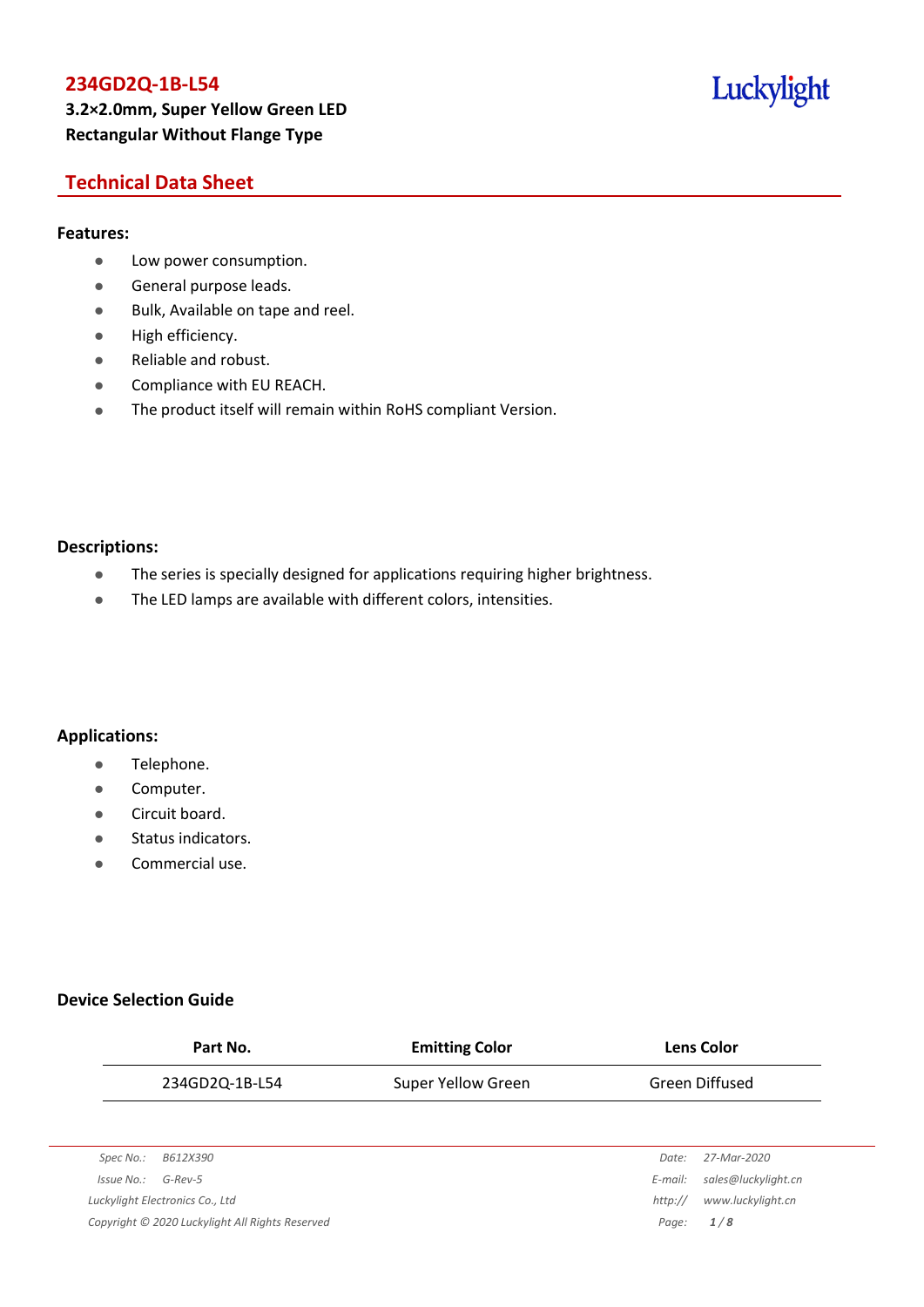**3.2×2.0mm, Super Yellow Green LED Rectangular Without Flange Type**

### **Technical Data Sheet**

#### **Package Dimension:**



3.2 [0.125]



**Polarity**



#### *Notes:*

- *1. All dimensions are in millimeters (inches).*
- *2. Tolerance is ± 0.25 mm (.010″) unless otherwise noted.*
- *3. Protruded resin under flange is 1.00mm (.039″) max.*

| Spec No.: | B612X39 |
|-----------|---------|
|           |         |

*Copyright © 2020 Luckylight All Rights Reserved Page: 2 / 8*

| Spec No.:<br>B612X390                         | Date:   | 27-Mar-2020                 |
|-----------------------------------------------|---------|-----------------------------|
| 'ssue No.:<br>G-Rev-5                         |         | E-mail: sales@luckylight.cn |
| ckylight Electronics Co., Ltd                 | http:// | www.luckylight.cn           |
| pyright © 2020 Luckylight All Rights Reserved |         | Page: $2/8$                 |

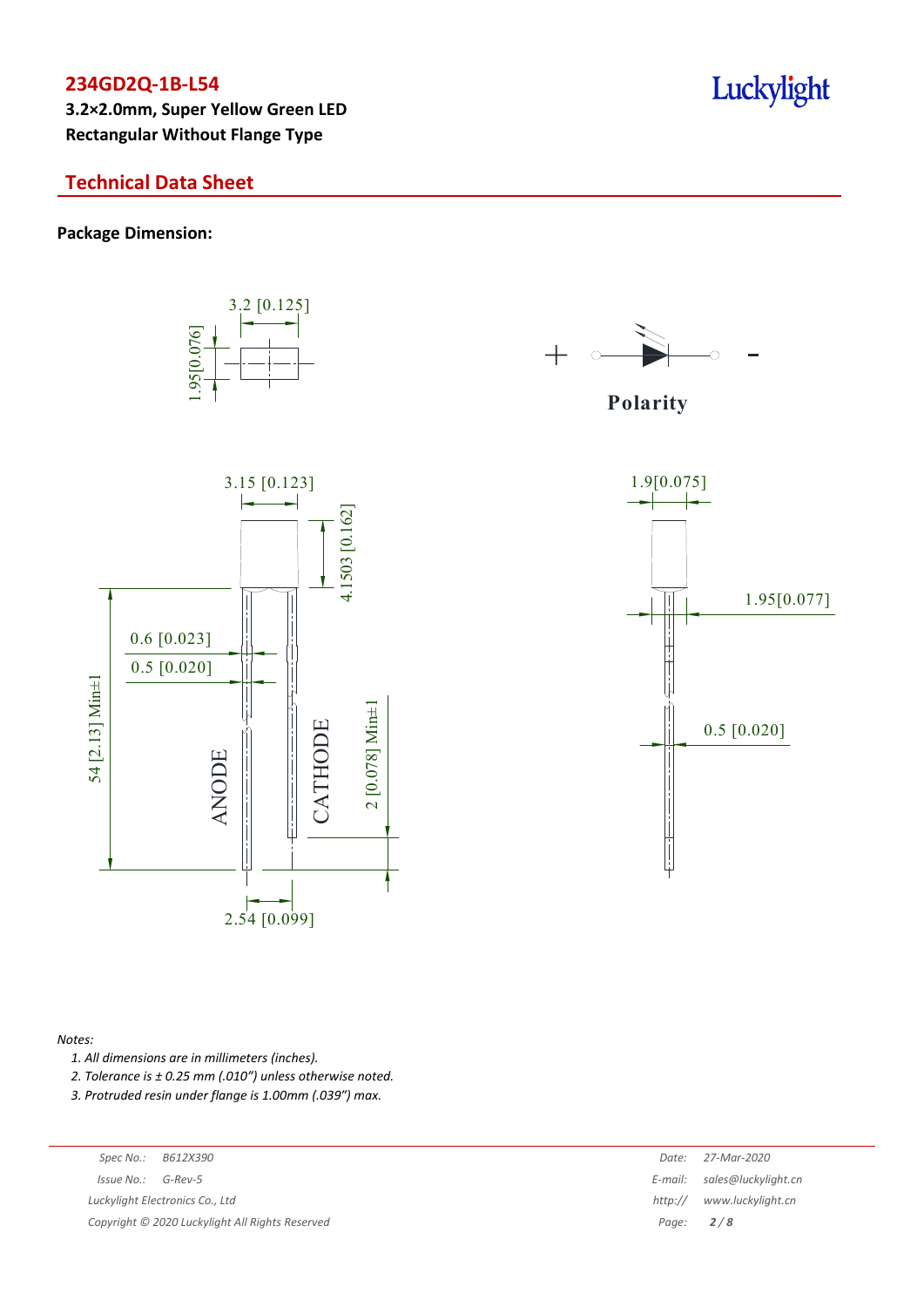### **Technical Data Sheet**

### **Absolute Maximum Ratings at Ta=25**℃

| <b>Parameters</b>                   | Symbol                       | Max.                                 | <b>Unit</b> |
|-------------------------------------|------------------------------|--------------------------------------|-------------|
| Power Dissipation                   | $P_{d}$                      | 60                                   | mW          |
| Peak Forward Current <sup>(a)</sup> | $I_{FP}$                     | 100                                  | mA          |
| DC Forward Current <sup>(b)</sup>   | ΙF                           | 25                                   | mA          |
| Reverse Voltage                     | $V_{R}$                      | 5                                    | v           |
| <b>Operating Temperature Range</b>  | ${\mathsf T}_{\textsf{opr}}$ | -40 $^{\circ}$ C to +80 $^{\circ}$ C |             |
| <b>Storage Temperature Range</b>    | ${\mathsf T}_{\textsf{stg}}$ | -40 $\mathrm{C}$ to +85 $\mathrm{C}$ |             |
| <b>Soldering Temperature</b>        | $T_{sld}$                    | $260^{\circ}$ for 5 Seconds          |             |

*Notes:*

*a. Derate linearly as shown in derating curve.*

*b. Duty Factor = 10%, Frequency = 1 kHz.*

#### **Electrical Optical Characteristics at Ta=25**℃

| <b>Parameters</b>                  | Symbol          | Min. | Typ. | Max.  | Unit | <b>Test Condition</b> |
|------------------------------------|-----------------|------|------|-------|------|-----------------------|
| Luminous Intensity <sup>(a)</sup>  | l٧              | 20   | 45   |       | mcd  | $IF = 20mA$           |
| Viewing Angle (b)                  | $2\theta_{1/2}$ | ---  | 130  |       | deg. | $IF = 20mA$           |
| Peak Emission Wavelength           | λp              | ---  | 573  | ---   | nm   | $IF = 20mA$           |
| Dominant Wavelength <sup>(c)</sup> | λd              | ---  | 571  | $---$ | nm   | $IF = 20mA$           |
| Spectral Line Half-Width           | Δλ              |      | 20   |       | nm   | $IF = 20mA$           |
| Forward Voltage                    | <b>VF</b>       | 1.6  | 2.0  | 2.4   | v    | $IF = 20mA$           |
| <b>Reverse Current</b>             | IR              |      |      | 10    | μA   | $VR=5V$               |

*Notes:*

a. Luminous intensity is measured with a light sensor and filter combination that approximates the CIE eye-response curve.

*b. 2θ1/2 is the o-axis angle where the luminous intensity is 1⁄2 the peak intensity.*

c. The dominant wavelength ( $\lambda$ d) is derived from the CIE chromaticity diagram and represents the single wavelength which defines the color *of the device.*

*Luckylight Electronics Co., Ltd http:// www.luckylight.cn Copyright © 2020 Luckylight All Rights Reserved Page: 3 / 8*

*Spec No.: B612X390 Date: 27-Mar-2020 Issue No.: G-Rev-5 E-mail: sales@luckylight.cn*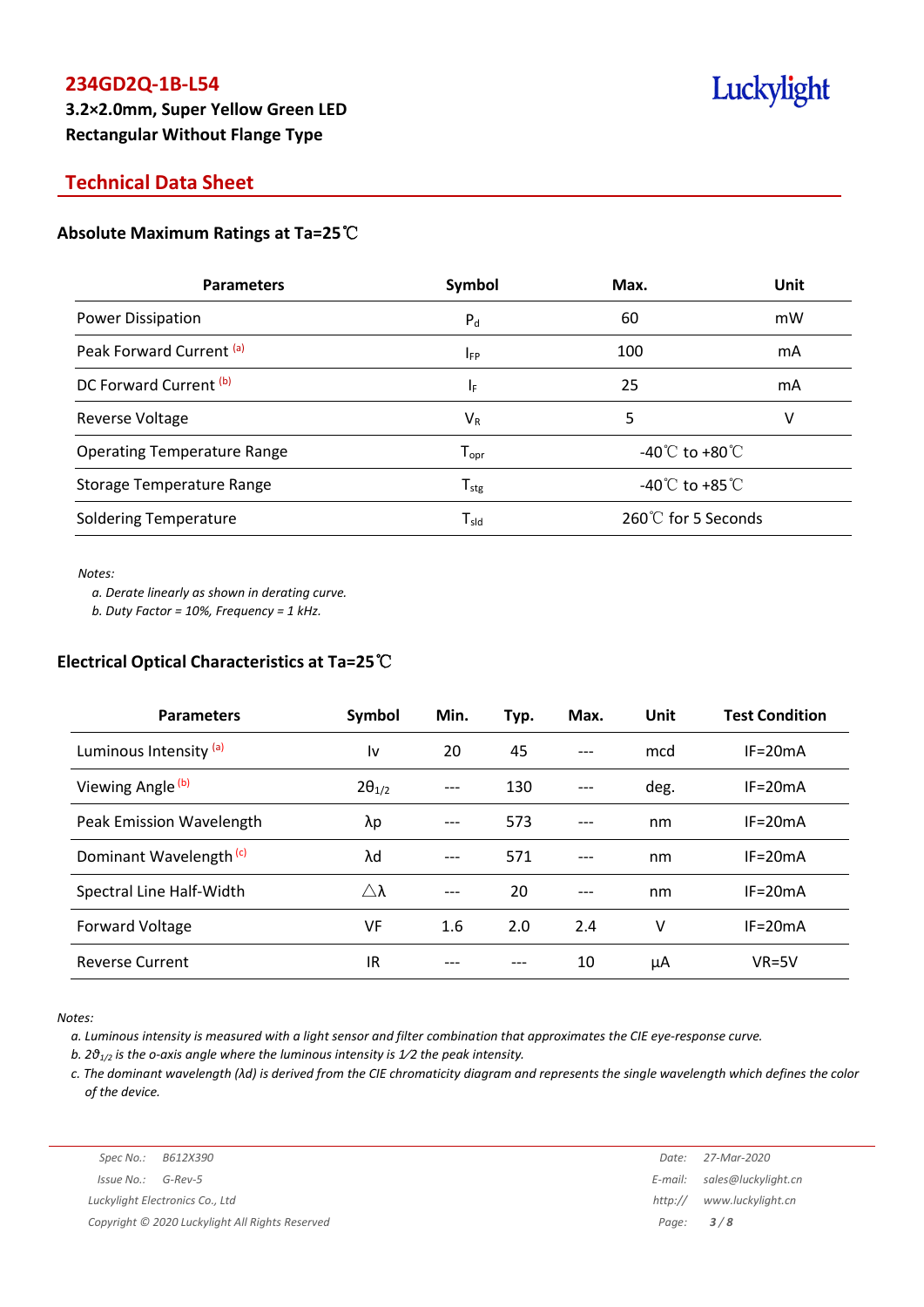## Luckylight

## **Technical Data Sheet**

## **Typical Electrical / Optical Characteristics Curves (25**℃ **Ambient Temperature Unless Otherwise Noted)**





Luminous Intensity & Forward Current





*Spec No.: B612X390 Date: 27-Mar-2020 Issue No.: G-Rev-5 E-mail: sales@luckylight.cn Luckylight Electronics Co., Ltd http:// www.luckylight.cn Copyright © 2020 Luckylight All Rights Reserved Page: 4 / 8*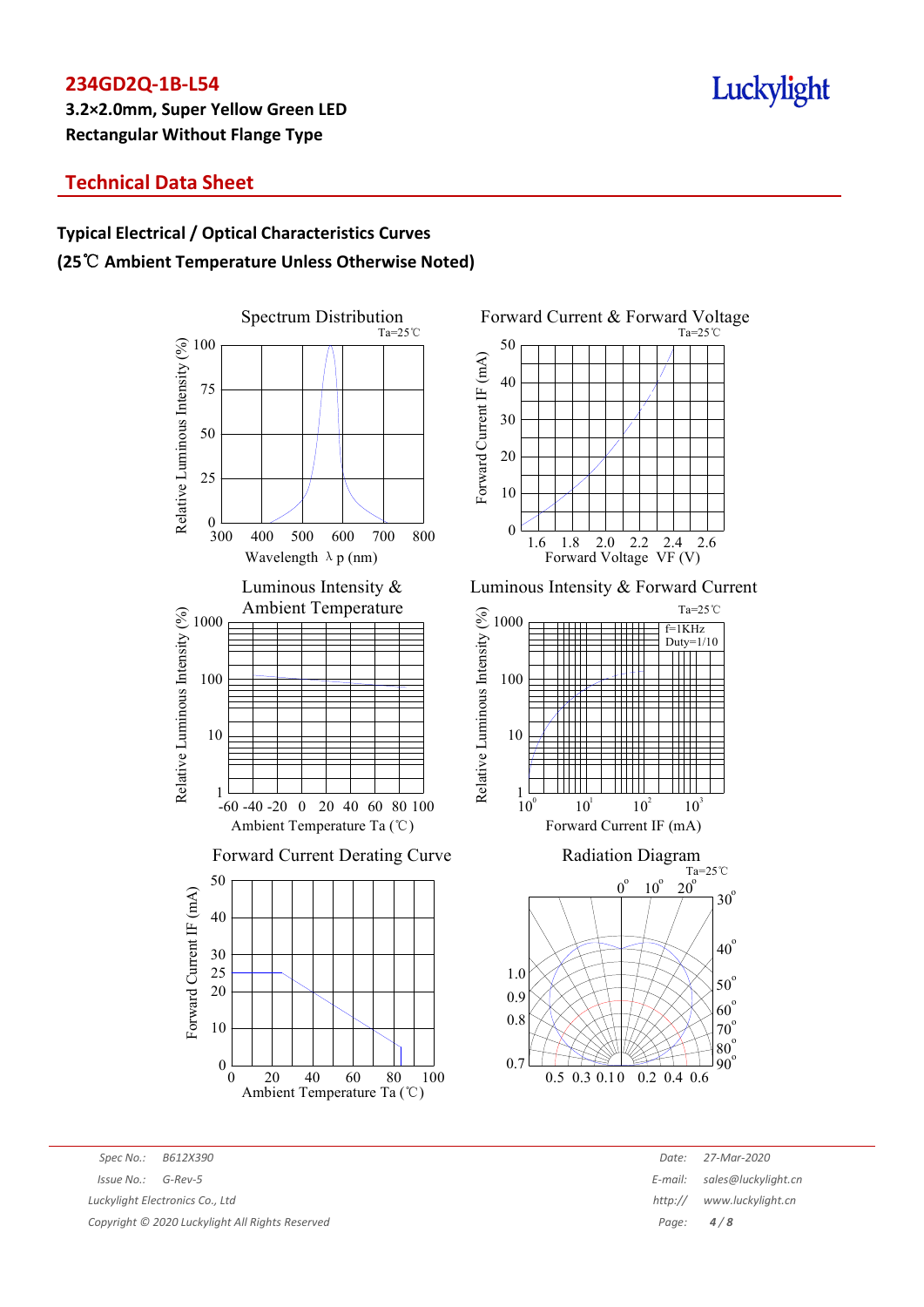## Luckylight

## **Technical Data Sheet**

### **Packing & Label Specifications:**



Packing Quantity:

- a. 1000 PCS/bag.
- b. 10000 PCS/Inner Box.
- c. 6 Inner Boxes/Outside Box.

| Spec No.:<br>B612X390                           | Date:   | 27-Mar-2020                 |
|-------------------------------------------------|---------|-----------------------------|
| $Issue No.: G-Rev-5$                            |         | E-mail: sales@luckylight.cn |
| Luckylight Electronics Co., Ltd                 | http:// | www.luckylight.cn           |
| Copyright © 2020 Luckylight All Rights Reserved |         | Page: $5/8$                 |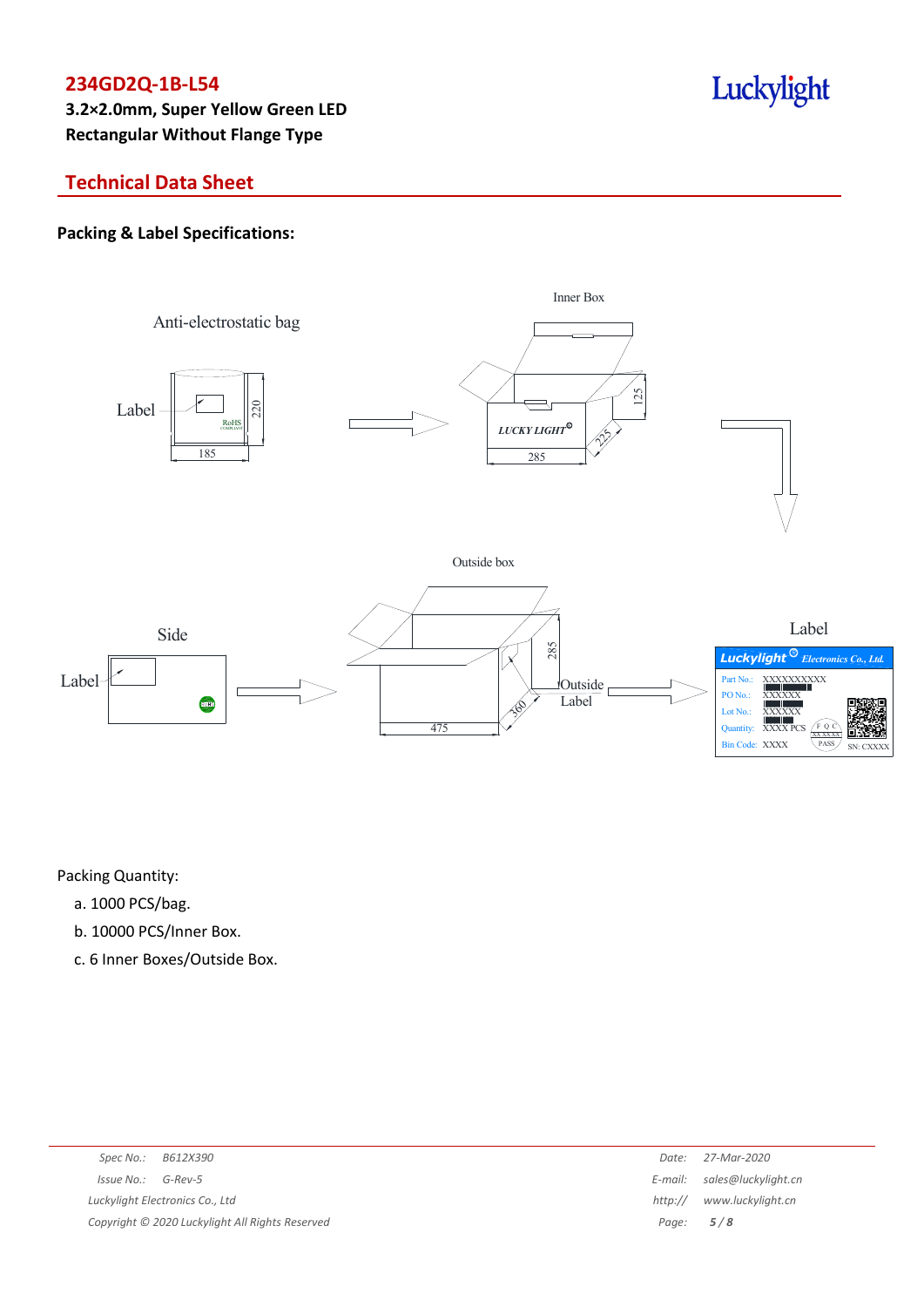# Luckylight

## **Technical Data Sheet**

### **CAUTIONS**

### 1. **Over-current-proof**

Customer must apply resistors for protection, otherwise slight voltage shift will cause big current change (Burn out will happen).

### 2. **Storage**

- 2.1 The LEDs should be stored at 30°C or less and 70%RH or less after being shipped from Luckylight and the storage life limits are 3 months. If the LEDs are stored for 3 months or more, they can be stored for a year in a sealed container with a nitrogen atmosphere and moisture absorbent material.
- 2.2 Please avoid rapid transitions in ambient temperature, especially, in high humidity environments where condensation can occur.

### 3. **Cleaning**

Use alcohol-based cleaning solvents such as isopropyl alcohol to clean the LEDs if necessary.

### 4. **Lead Forming & Assembly**

During lead forming, the leads should be bent at a point at least 1.6mm from the base of LED lens. Do not use the base of the lead frame as a fulcrum during forming. Lead forming must be done before soldering, at normal temperature. During assembly on PCB, use minimum clinch force possible to avoid excessive mechanical stress.

### 5. **Soldering**

When soldering, for Lamp without stopper type and must be leave a minimum of 3mm clearance from the base of the lens to the soldering point. Do not apply any external stress to the lead frame during soldering while the LED is at high temperature.

### Recommended soldering conditions:

| <b>Soldering Iron</b> |                                     | <b>Wave Soldering</b>         |                                      |  |
|-----------------------|-------------------------------------|-------------------------------|--------------------------------------|--|
| Temperature           | $300^{\circ}$ C Max.<br>3 sec. Max. | Pre-heat<br>Pre-heat Time     | $100^{\circ}$ C Max.<br>60 sec. Max. |  |
| Soldering Time        | (one time only)                     | Solder Wave<br>Soldering Time | $260^{\circ}$ C Max.<br>5 sec. Max.  |  |

*Note:*

a. Excessive soldering temperature and / or time might result in deformation of the LED lens or catastrophic failure of the LED.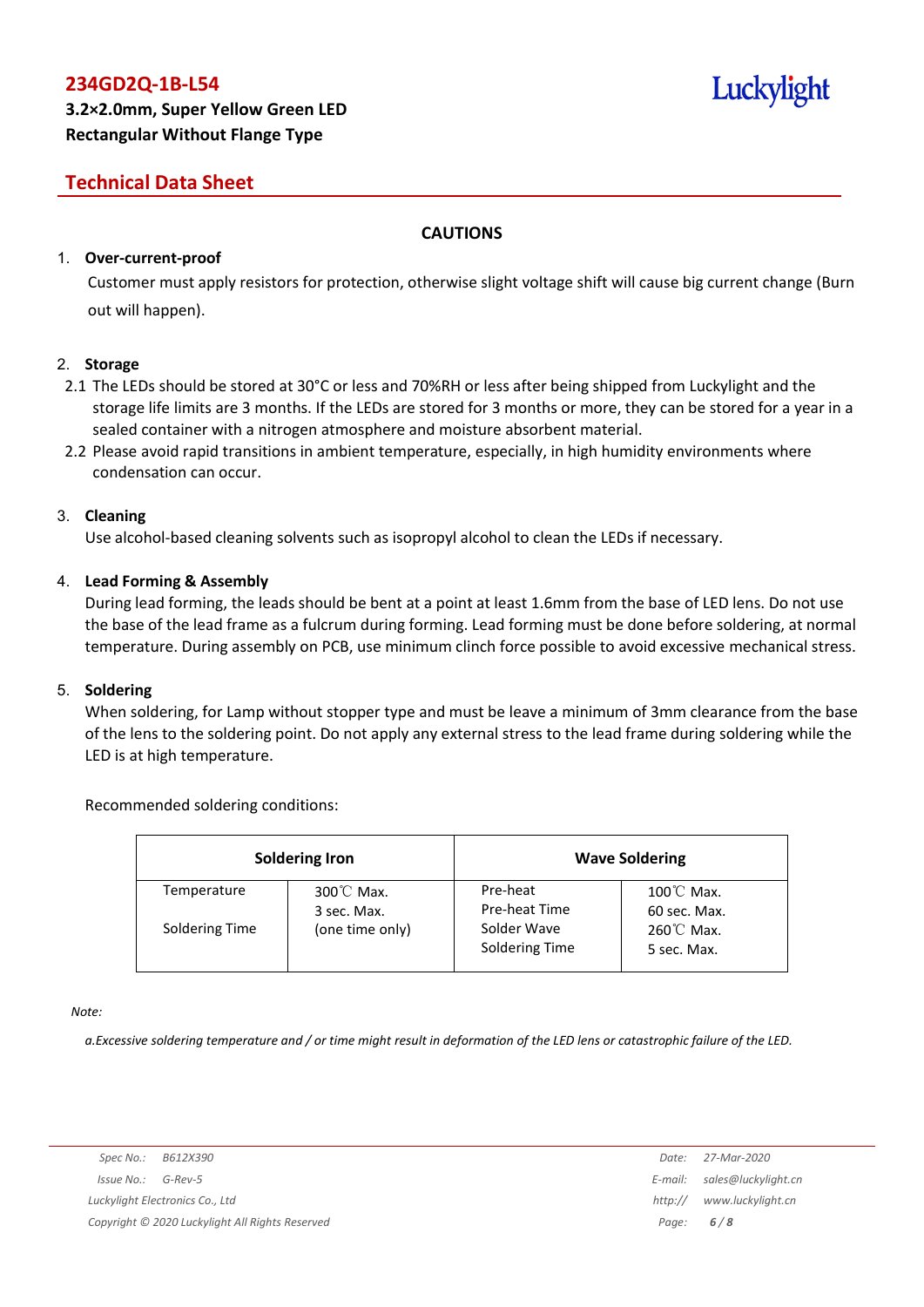### **Technical Data Sheet**

Recommended Wave Soldering Profiles



#### *Notes:*

a. Recommend pre-heat temperature of 105° C or less (as measured with a thermocouple attached to the LED pins) prior to immersion in the *solder wave with a maximum solder bath temperature of 260° C.*

*b.Peak wave soldering temperature between 245° C ~ 255°C for 3 sec (5 sec max).*

*c.Do not apply stress to the epoxy resin while the temperature is above 85°C.*

*d.Fixtures should not incur stress on the component when mounting and during soldering process.*

*e.SAC 305 solder alloy is recommended.*

*f.No more than one wave soldering pass.*

#### 6. **Drive Method**

An LED is a current-operated device. In order to ensure intensity uniformity on multiple LEDs connected in parallel in an application, it is recommended that a current limiting resistor be incorporated in the drive circuit, in series with each LED as shown in Circuit A below.

**Circuit model A** 

**Circuit model B** 





(A) Recommended circuit

(B) The brightness of each LED might appear different due to the differences in the I-V characteristics of those LEDs.

|                                                 | Spec No.:<br>B612X390           | Date:       | 27-Mar-2020         |
|-------------------------------------------------|---------------------------------|-------------|---------------------|
|                                                 | Issue No.:<br>G-Rev-5           | E-mail:     | sales@luckylight.cn |
|                                                 | Luckylight Electronics Co., Ltd | http://     | www.luckylight.cn   |
| Copyright © 2020 Luckylight All Rights Reserved |                                 | Page: $7/8$ |                     |

|         | Date: 27-Mar-2020   |
|---------|---------------------|
| E-mail: | sales@luckylight.cn |
| http:// | www.luckylight.cn   |
| Page:   | 7/8                 |

## Luckylight